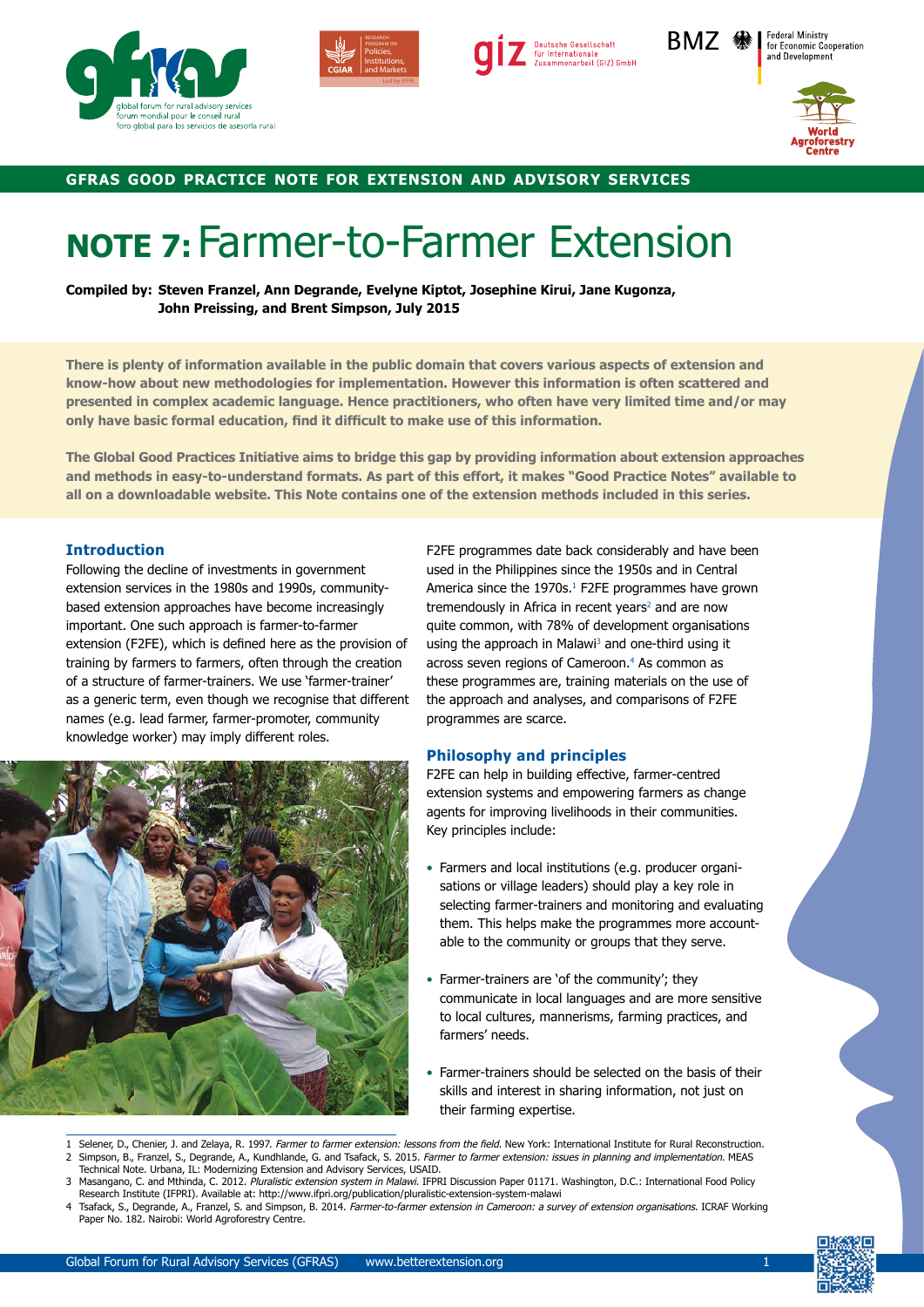- Farmer-trainers need strong linkages with and support from development agents (whether government, nongovernment organisation (NGO), or private), the people who train and backstop them. Farmer-trainers generally serve as a complement to existing extension systems, rather than being a substitute for them.
- Facilitating organisations and local institutions need to be proactive in ensuring that women as well as men become farmer-trainers.
- Simple and appropriate reference materials should be made available to the farmer-trainers.

In some cases, F2FE is simply an arm of a top-down technology transfer model, in which communication is one-way, from extension staff to farmer-trainers to farmers. Reorienting such programmes to use a more demand-driven, participatory model is something that must be done by programme designers and managers.

#### **Implementation**

The first step in implementation is to assess whether the F2FE approach is appropriate for the farmers and region in question. A good starting point is to discuss with local authorities and farmers to find out about their interest in testing the approach.

The next step is to select farmer-trainers. Frequently, extension services and communities (i.e. producer organisations or local authorities) select farmer-trainers together. In other cases, only the extension service or the community selects them. A common procedure is for extension services to agree on criteria with community representatives and then the representatives use the criteria to select the farmer-trainers. Criteria vary but often include being able to read and write in a language commonly used by the farmers, having a good reputation, interest and skill in sharing information, farming skills, and being a full-time resident in the community.

Farmer-trainers train farmers on a wide range of practices covering livestock, crops, agroforestry, and fisheries. Roles and responsibilities of farmer-trainers vary but the most frequently mentioned ones include training, monitoring/ following up, advising, conducting demonstrations, organising meetings, and acting as liaison between farmers and development agents. Farmer-trainers often serve the farmer group to which they belong and train others outside the group as well. In Malawi, extension workers typically supervise about 15 farmer-trainers each, who each train about 60 farmers.

Many organisations compensate farmer-trainers for some expenses, such as transportation or airtime for mobile phones. Others do not. Only a few organisations pay farmer-trainers salaries or allowances, and these are

typically much less than what an extension agent earns. Survey results from Cameroon, Kenya, and Malawi showed that all of the organisations paying farmers' salaries or allowances were NGOs or farmer organisations.<sup>5</sup> But in Indonesia and Peru (Box 1), governments pay farmertrainers salaries, albeit at lower levels than extension staff. There is controversy in many places over whether to pay farmer-trainers or not. Some argue that they work well without payments and that such payments are not sustainable. Others say that they should be compensated for their efforts and that such compensation motivates them to perform better. It isn't possible to give overall guidance on payments as whether to pay or not depends on the circumstances.

#### **Capacities required and how developed**

Farmer-trainers need training in both technical aspects (e.g. production practices and marketing) and communication. Most organisations start with several days of residential training, involving presentations, field activities (e.g. establishing demonstrations), and field tours. Unfortunately, some organisations only provide training at the beginning of a farmer-trainer's tenure. Periodic training, field backstopping, and on-the-job training, when extension staff meet farmer-trainers, are also important for maintaining farmer-trainers' motivation and ensuring they have something of value to offer others. Farmer-trainers also need to be taught how to access information themselves. The rapid spread of mobile phones and, in particular, smart phones may help facilitate farmer-trainers' access to information.

#### **Costs**

The main costs of an F2FE programme are training (2–3 days of residential training at induction including classroom and field activities and field visits), followup training (about 2 days per year), and incentives to motivate farmer-trainers, such as contests, T-shirts, and bags. In Kenya, these costs amount to about US\$160 per farmer-trainer per year.<sup>6</sup> Some other costs, such as for inputs for demonstrations (roughly US\$20 per farmertrainer per year), would occur in a conventional extension programme as well as a F2FE programme so are not included here. Wellard et al.<sup>7</sup> estimated costs of US\$400/ farmer-trainer over a 4-year period.

#### **Strengths and weaknesses**

Strengths: A survey of 80 organisations using F2FE in Cameroon, Kenya, and Malawi found that they valued the approach because it was low-cost, helped extension services expand their reach, and improved accountability to the community. Many also reported that farmers' command of local languages and culture helped promote uptake of new practices. Some reported that F2FE programmes also promote feedback on new practices to research and extension and help strengthen the capacity of communities to access information. As the approach

Simpson et al. 2015. Op.cit.

Kiptot, E., Franzel, S. and Kirui J. 2012. Volunteer farmer-trainers: improving smallholder farmers' access to information for a stronger dairy sector. Policy Brief No. 13. Nairobi: World Agroforestry Centre. Available at: http://www.worldagroforestry.org/downloads/publications/PDFS/PB12236.PDF <sup>7</sup> Wellard, K., Rafanomezana, J., MNyirenda, M., Okotel, M. and Subbey, V. 2013. A review of community extension approaches to innovation for improved livelihoods in Ghana, Uganda and Malawi. The Journal of Agricultural Education and Extension, 19 (1): 21-35.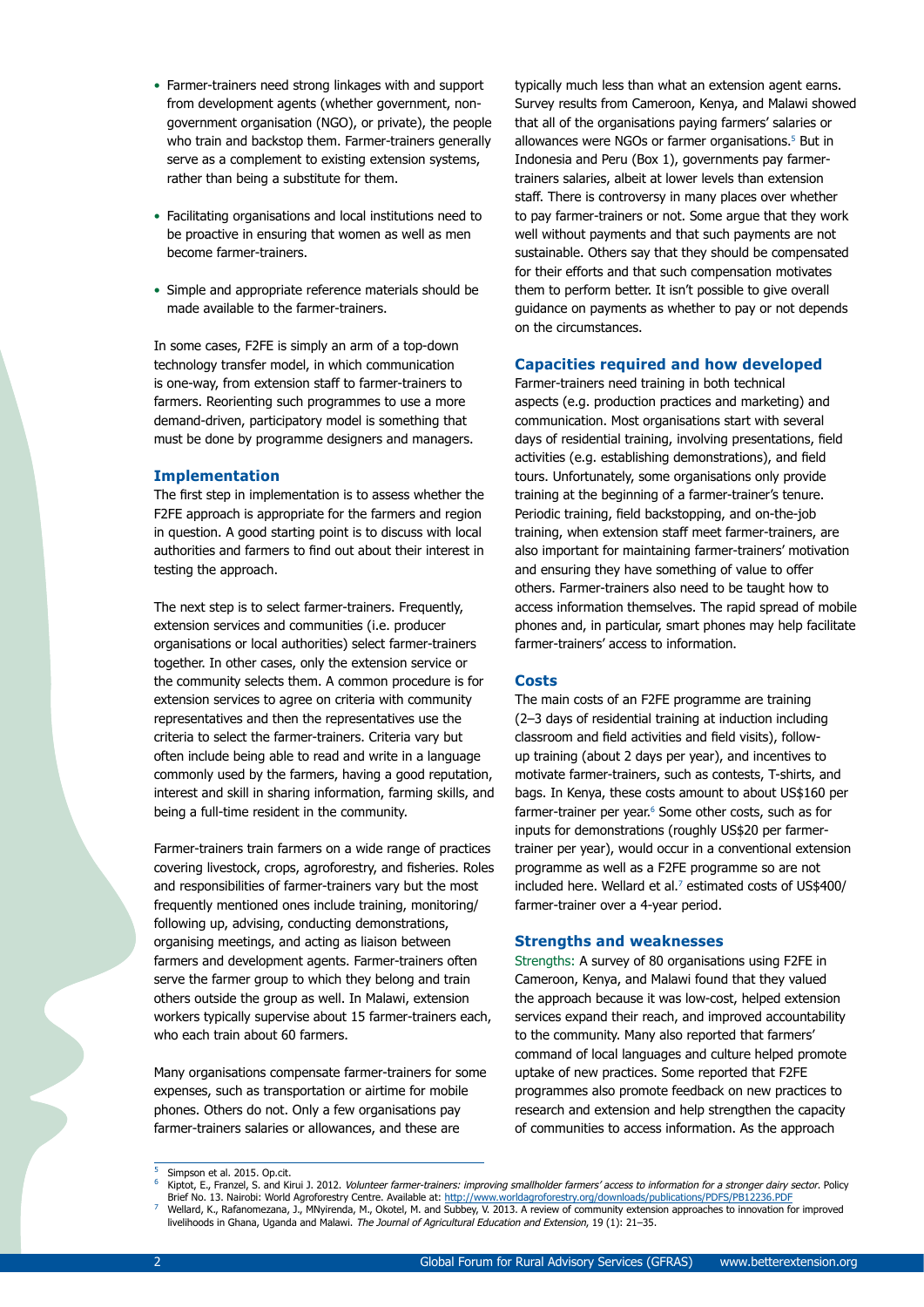### **BOX 1: GOVERNMENTS PAYING FARMER-TRAINERS: THE WAY OF THE FUTURE?**

In parts of Peru, F2FE has become the main delivery vehicle for extension. Peru's Yachachi (from *quechau* for 'one who teaches') programme reaches 90,000 of the country's poorest Andean farmers. In addition to being locally recruited and selected, these F2FE trainers are paid by the government via community-awarded innovation funds (no external funding is involved). They receive the equivalent of US\$340 per month for four days a week, which is 67% of an extension technician's salary). Women make up 25% of the 2,500 Yachichis. Training activities focus on a wide range of crop, livestock, and agroforestry practices. Importantly, the national agricultural research and innovation institute (INIA) and SENASA, the national phyto-sanitary service, provide ongoing training and support to Yachachis.

is low-cost, it is often sustainable, with government extension staff or farmer organisations taking over the backstopping of farmer-trainers after a project ends. F2FE has the potential to improve feedback from farmers to extension staff.

Weaknesses: Farmer-trainers need coaching and technical backstopping; without these they may perform poorly. Some programmes appear to recruit more farmer-trainers than they are able to effectively backstop, reducing overall performance of the programme. If extension staff perceive farmer-trainers as a substitute, rather than a complement, to their own services, conflicts between farmer-trainers and extension staff may occur. Some programmes experience high drop-out rates, requiring extra training for new farmer-trainers. F2FE programmes may simply be an arm of a top-down technology transfer model, in which communication is one-way. Finally, as low-cost as F2FE programmes are, they may not be sustainable following the end of a project if no local institution agrees to support them.

#### **Best-fit considerations**

For which target groups? The approach is appropriate for a wide range of target groups, including women, youth, and the poor. It is particularly useful for increasing the proportion of women extension providers and women's access to extension services. In many places, extension services are able to recruit higher proportions of women farmer-trainers than women front-line extension staff. For example, in the East African Dairy Development Programme in Uganda, about one-third of volunteer farmer-trainers were women, while less than 5% of extension staff were women.<sup>8</sup>

For which innovations? F2FE is appropriate for a wide range of innovations but may not be appropriate for high-risk and very technical enterprises and practices (e.g. certain crop spraying practices), innovations where cost of an error may be very high (e.g. treatment of livestock diseases), or for what are essentially permanent decisions (e.g. siting of water control structures).

In which ecological and institutional settings? F2FE has been reported not to work well in areas of low population density where transportation is a constraint. It appears to work best where farmers are organised, that is, farmertrainers are serving members of a farmer group or a producer organisation, as trainers then have a ready clientele. It may be less suited to high-income, commercial systems, where the opportunity cost of labour is high and social networks may be weak.

#### **Governance**

The approach fits into a wide range of extension modalities such as private, government, NGO, and farmer organisations providing extension services. Extension services are generally the initiators of F2FE programmes and extension staff often supervise the farmer-trainers. The more that extension services facilitate ownership among local institutions (e.g. producer organisations, local government), the more sustainable the programmes are. They can do this through ensuring that local institutions participate, and even lead, in selecting farmer-trainers and monitoring and evaluating them.

The F2FE approach is widely adapted and used in combination with many other extension approaches. For example, contact farmers in the 'training and visit' approach and field-school leaders in the 'farmer field school' approach fall into the category of F2FE.

## **Evidence of impact and potential scalability**

Only one study was found documenting the costs and returns of a farmer-trainer programme. Welllard et al.9 reported benefit–cost ratios ranging from 7-to-1 to 14-to-1 across four sites where Self Help Africa, an NGO, and local partners supported farmer-trainers in Ghana, Malawi, and Uganda. Several other studies show evidence of uptake of new practices promoted by farmer-trainers and evidence of community members' and development organisations' satisfaction with, and appreciation for, farmer-trainers. The rapid spread of the F2FE approach – most organisations using it in Cameroon, Kenya, and Malawi had adopted it only during the past decade – without backing of donors or international organisations is evidence of its demonstrated effectiveness in use.

There are many cases of the approach being scaled up successfully, e.g. the Malawi Ministry of Agriculture works with more than 12,000 lead farmers and the Peruvian Government, with 2,500 farmer-trainers (see Box 1).

<sup>8</sup> Franzel, S., Degrande, A. Kiptot, E. Kundhlande, G. Tsafack, S. and Simpson, B. In press. Does farmer-to-farmer extension increase women's participation and access to advisory services? Lessons from Kenya, Cameroon and Malawi. Journal of International Agricultural and Extension Education, in press.